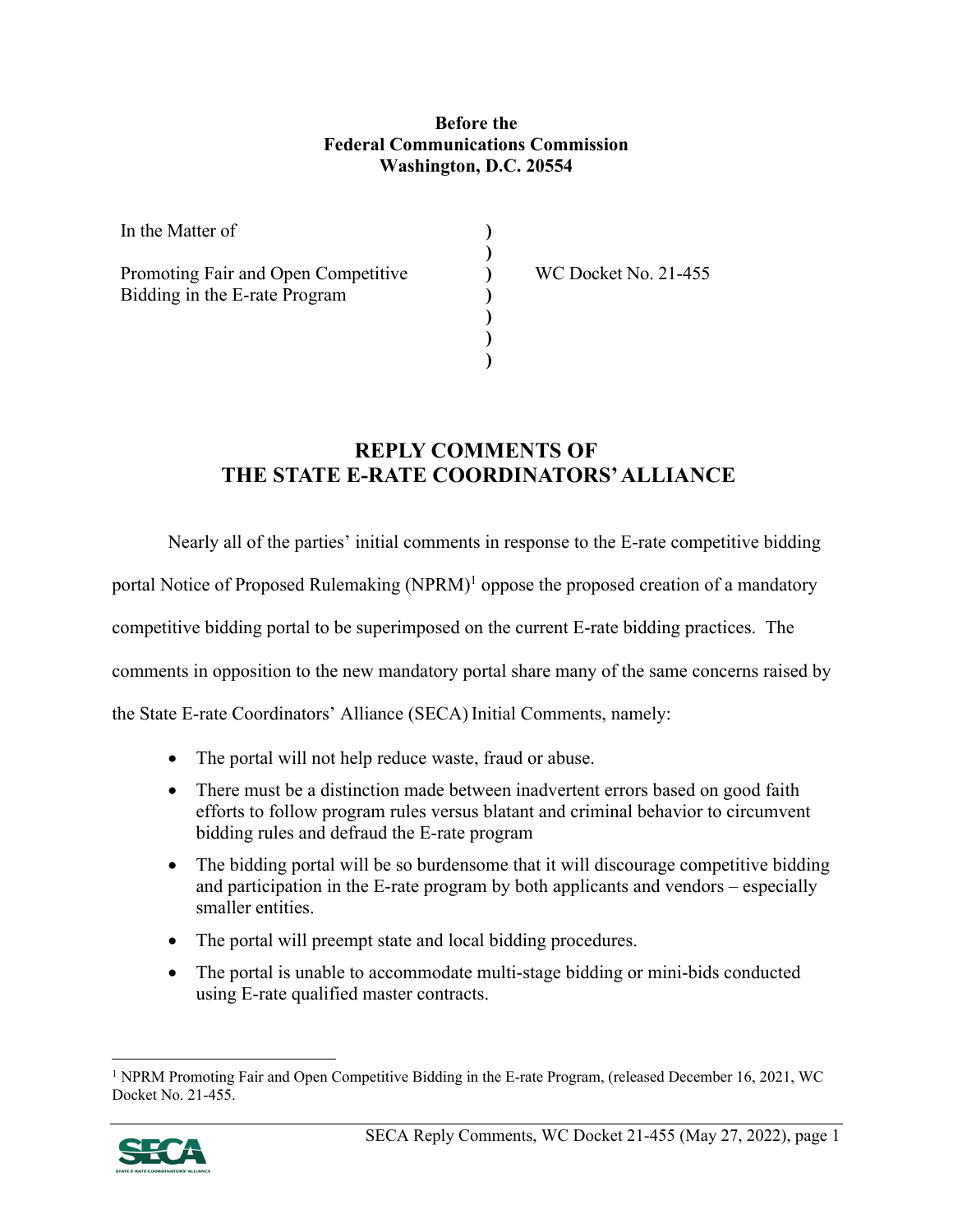- The portal will encourage spam bids and create more burden on applicants to justify disqualification of spam bids.
- Reduction of the Improper Payment percentage for the E-rate program will occur not with the establishment of a bidding portal, but rather, when the FCC clarifies existing competitive bidding rules to provide applicants with clear cut guidance.

Of all the various reasons and concerns about the bidding portal raised by the opponents, there is one legal issue that cannot be ignored: the national mandatory E-rate bidding portal will preempt state procurement laws. Twenty-one (21) commenting parties, including agencies from nine different states, explained and provided different examples and citations as to how the bidding portal will conflict with state law.<sup>2</sup> Given that the statutory language enabling the E-rate program contains no express preemption provision, and in light of the fact that the current regulations state that the bidding requirements are not intended to override state requirements, the bidding portal cannot be legally justified.

The few parties that support the portal (either as described in the NPRM or with modifications) do not raise any persuasive reason or evidence in support of the portal. The most fervent party to support the portal, composed of six telecommunications carriers, $3$  used their comments to request that the FCC overhaul the long-established E-rate competitive bidding

<sup>&</sup>lt;sup>3</sup> Barry County Telephone Company *et al.* Initial Comments filed in WC Docket No. 21-455; https://www.fcc.gov/ecfs/search/search-filings/filing/1042783479585



<sup>2</sup> American Library Association Initial Comments, p. 2; California K12 High Speed Network Initial Comments, pp. 2-3; Consortium for School Networking and State Educational Technology Directors Association Initial Comments, pp. 6-7, 9-14, 18-19; Council of Great City Schools Initial Comments, p. 2; Educational Service Unit #9 (Nebraska) Initial Comments, p. 2; Illinois Office of Broadband Initial Comments, pp. 4, 6-10; INCOMPAS Initial Comments, pp. 6-8; Infinity Communications & Consulting Initial Comments, pp. 2-4; Kentucky Department of Education Initial Comments, pp. 1, 3; Los Angeles (California) United School District Initial Comments, pp. 1-3; Nebraska Dept Administrative Services, Office of CIO Initial Comments, pp. 2-3; Administrator of the Oklahoma Universal Service Fund Initial Comments, pp. 3-4; Central Susquehanna Intermediate Unit/PEPPM Technology Purchasing Cooperative (Pennsylvania), p. 2; School District of Lancaster (Pennsylvania) Initial Comments, pp. 4-5; State Erate Coordinators' Alliance Initial Comments, pp. 14-16; Schools, Health and Libraries Broadband Coalition Initial Comments, pp. 1, 4-5, 7-9; South Dakota Department of Education Initial Comments, pp. 3-5; Utah Education and Telehealth Network Initial Comments, pp. 1-2; Verizon Initial Comments, p. 4; Wisconsin Department of Public Instruction Initial Comments, p. 2; WTA - Advocates for Rural Broadband Initial Comments, pp. 2-3.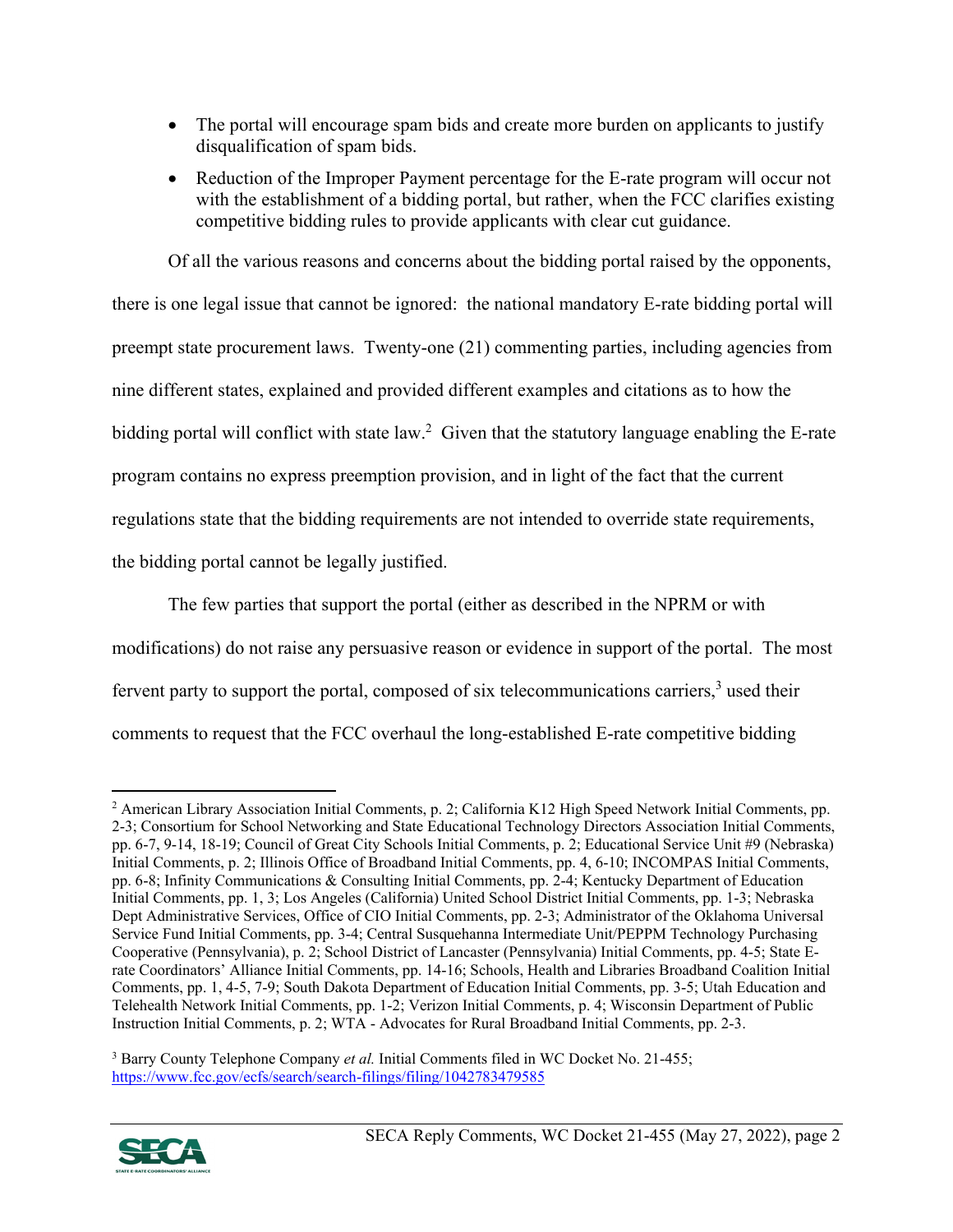rules. In place of the current requirements, the carriers advance the same recommendations put forth in their 2019 petition for rulemaking.<sup>4</sup> Parties that filed comments in opposition to the 2019 petition fully rebutted their requests and claims. Accordingly, SECA requests that the record in the rulemaking proceeding (RM-11841) be incorporated into this proceeding by reference, since that record already have been developed in response to the same recommendations.

In particular, these carriers ask the Commission to require applicants to provide information such as zip codes of each recipient of service in consortium Form 470 applications. Yet, this information is already publicly available for all Form 470 applications – including consortia Form 470 applications -- in USAC's Open Data platform. The Form 470 consortia entity dataset specifically contains all the "child entities" such as schools associated with a "parent entity" such as a school district, as well as these entities' physical address information.<sup>5</sup> In addition, most statewide consortium Form 470 applications (as well as many regional Form 470 applications) have RFP documents that contain the name and physical address of each entity for which service is requested including the zip code. It would be duplicative and overly burdensome to require applicants to have to data enter this information in the Form 470 application.

<sup>&</sup>lt;sup>5</sup> The data set entitled "E-Rate Supplemental Entity Information" contains E-Rate Productivity Center (EPC) information about schools, libraries, school districts, library systems, consortia, and non-instructional facilities (NIFs). https://opendata.usac.org/E-rate/E-Rate-Supplemental-Entity-Information/7i5i-83qf Each member of a consortia is listed in the data set, with their physical address including zip code. Each independent school and each school that is part of a district also is listed in the data set (including their physical address) and linked to the district. The same is true with respect to independent libraries and libraries that are part of a library system. The physical addresses including zip codes of each entity is included in the data set.



<sup>&</sup>lt;sup>4</sup> See Exhibit A for the citations and references to the Petition for Rulemaking of Central Texas Telephone Cooperative, Inc., Peoples Telephone Cooperative, Inc. and Totelem Communications, LLC, RM-11841 *et seq.*  (May 22, 2019) - https://www.fcc.gov/ecfs/search/search-filings/filing/10522043215849.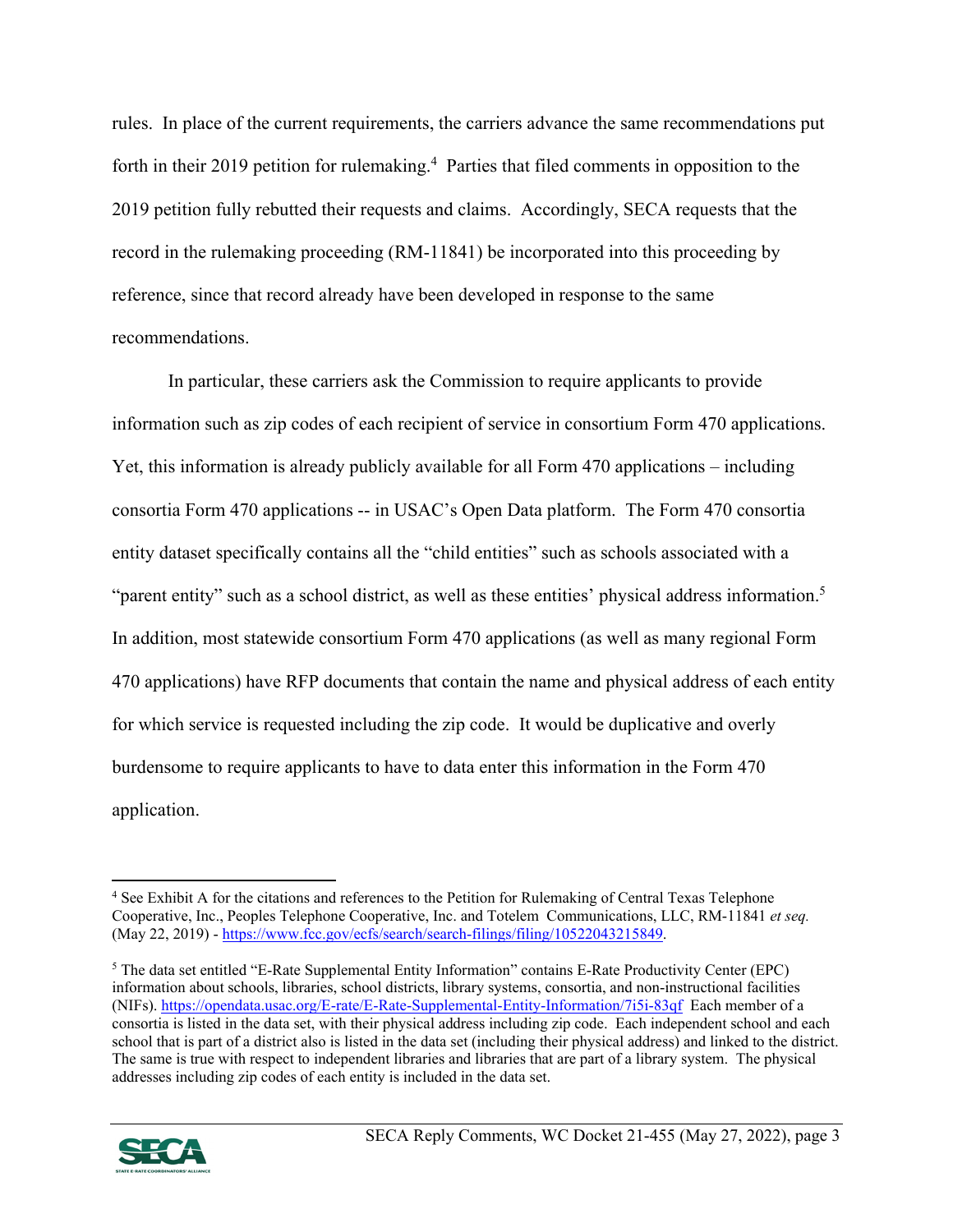We believe the solution to the carriers' request is for USAC to build a dataset in the Form 470 download functionality that automatically includes the consortia members' zip code information rather than requiring vendors to download this as a separate file. We believe this solution should satisfy the carriers' concerns and avoid revamping the Form 470 or placing additional burdens on applicants.

The other concerns outlined in the carrier's comments are more troublesome. They provide examples of bidding outcomes where the carrier was not selected as the winning bidder even though they contend their bid was the lowest cost. This suggests that the lowest cost proposal must be chosen, even though since the inception of E-rate, the bidding rules allow for the *most cost-effective solution*, which requires the price of E-rate eligible services to be most heavily weighted, and allows for other non-cost factors such as quality of service to be included. It is easy to conceive of a situation where a lowest cost proposal does not have the same quality of service as other proposals that may be priced higher and therefore is not the most costeffective solution.

The carriers also presume that if they have fiber facilities in place, they should have the right to provide service to the location regardless of price, and E-rate funds should not be approved for special construction. These carriers do not have an inherent 'right' to serve these locations, but they do have the obligation to submit proposals so that their service offerings can be evaluated. Each of the commenting carriers have received millions in High Cost support<sup>6</sup> and

<sup>6</sup> The following companies receive USF funding for areas in Texas: Central Texas Telephone Cooperative, Inc. received \$8.9 million in High Cost Support in 2021, and a total of \$71 million from 2017 - 2020 from USF for broadband deployment. Peoples Telephone Cooperative, Inc. has received \$9.7 million in High Cost Support in 2021 and a total of \$26.6 million from 2017 – 2020 from USF for broadband deployment. Totalcom Communications has received \$4.5 million in High Cost Support in 2021 and their affiliated company, Tote Holdings, LLC received a total of \$38.6 million from USF for broadband deployment. Valley Telephone Cooperative, Inc. received \$10.6 million in High Cost Support in 2021 and a total of \$50.3 million from USF for broadband deployment. In Michigan, Barry County Services Company received \$1.5 million in High Cost Support

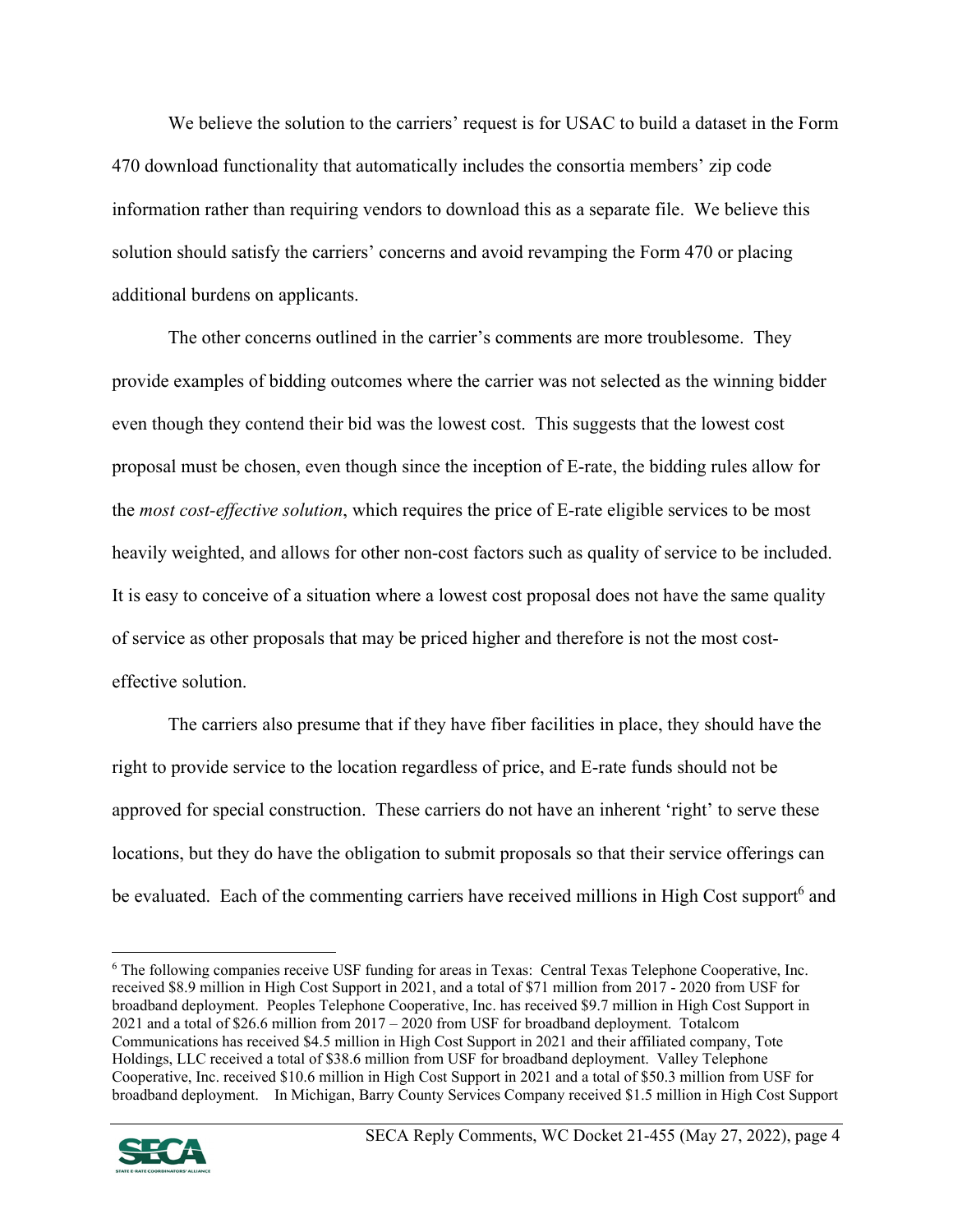therefore, are already subject to a Commission directive to respond to Form 470 applications pursuant to the Commission's December 2014 modernization order. There, the FCC anticipated the "overbuilding" concern that may arise by authorizing E-rate applicants to obtain funding to pay for build-out of facilities. To mitigate these concerns, the Commission directed all carriers that receive High Cost support to respond to Form 470 applications where they can provide service. The Commission stated, "At the same time, this obligation [to respond to Form 470 applications] decreases the likelihood that limited E-rate support will be spent to overbuild the networks of high-cost recipients in some rural and high-cost areas while schools and libraries in other high-cost areas remain unconnected."7

The existing rules are fair and provide a level-playing field whereas the carriers' requests would slant the bidding process in their favor. All special construction requests for E-rate funding are subject to an intensive, heightened review that includes verifying the integrity of each applicant's competitive bidding process. These current practices already ensure that E-rate funds are approved for special construction only when it is efficient and cost effective to do so.

## **Summary**

In order to satisfy the concerns of certain carriers that are seeking consortia member zip codes, and to facilitate the submission of bids from High Cost Support recipient carriers where the carriers can serve schools and libraries, we urge the FCC to instruct USAC to modify Open

<sup>7</sup> Modernizing the E-rate Program for Schools and Libraries, *et al.*, Second Report and Order and Order on Reconsideration, WC Docket No. 13-184, *et seq.*, (FCC 14-189) (December 19, 2014) at ¶ 63 (Emphasis added).



in 2021 and a total of \$2.6 million in 2019-2020 from USF for broadband deployment. Source for Broadband Deployment funding: https://data.usac.org/publicreports/caf-map/ and supporting data for the map. Source for High Cost Support: https://opendata.usac.org/High-Cost/High-Cost-Disbursements.